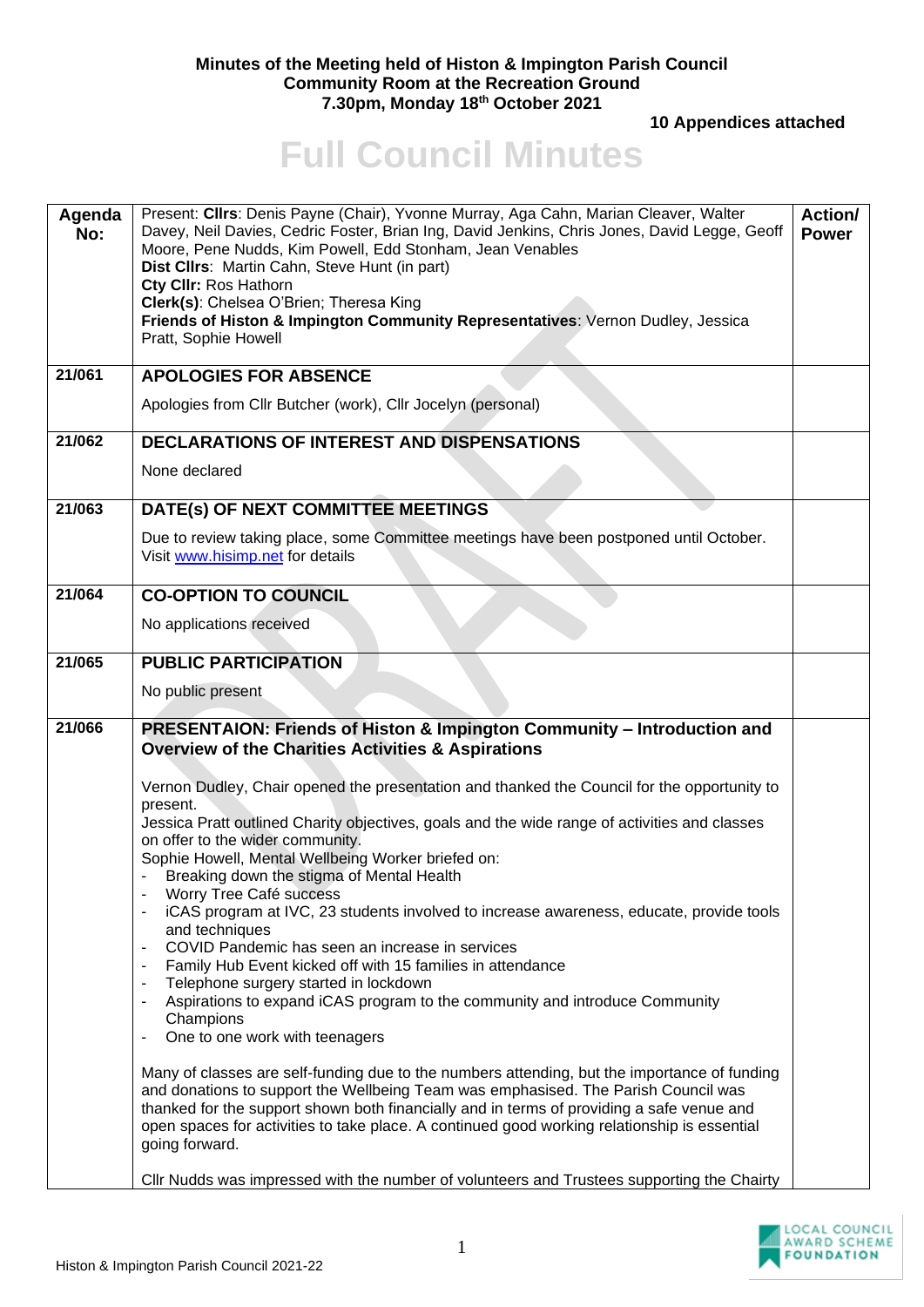|        | but urged the Charity to consider approaching local businesses for financial support and<br>sponsorship of events                                                                                                                                                                                                                                                                                                                                                                                                                                                                                                                                                                                                                                                                                                                                                                                                                                                                                                                                                                                                                                                                                                                                                                                                                                                                                                                                                                                                                                                                                                                                                                                                                                                                                                                                                                                                                                                                                                                                                     |                      |
|--------|-----------------------------------------------------------------------------------------------------------------------------------------------------------------------------------------------------------------------------------------------------------------------------------------------------------------------------------------------------------------------------------------------------------------------------------------------------------------------------------------------------------------------------------------------------------------------------------------------------------------------------------------------------------------------------------------------------------------------------------------------------------------------------------------------------------------------------------------------------------------------------------------------------------------------------------------------------------------------------------------------------------------------------------------------------------------------------------------------------------------------------------------------------------------------------------------------------------------------------------------------------------------------------------------------------------------------------------------------------------------------------------------------------------------------------------------------------------------------------------------------------------------------------------------------------------------------------------------------------------------------------------------------------------------------------------------------------------------------------------------------------------------------------------------------------------------------------------------------------------------------------------------------------------------------------------------------------------------------------------------------------------------------------------------------------------------------|----------------------|
|        | CIIr Ing urged the Council to consider defining its role in supporting the Chairty and offered to<br>draft an outline paper for January Full Council                                                                                                                                                                                                                                                                                                                                                                                                                                                                                                                                                                                                                                                                                                                                                                                                                                                                                                                                                                                                                                                                                                                                                                                                                                                                                                                                                                                                                                                                                                                                                                                                                                                                                                                                                                                                                                                                                                                  |                      |
|        | Cllr Payne queried remit of support noting offer of Dementia support to Orchard Park. Note<br>Chairty remit is wider community and to help those in need.                                                                                                                                                                                                                                                                                                                                                                                                                                                                                                                                                                                                                                                                                                                                                                                                                                                                                                                                                                                                                                                                                                                                                                                                                                                                                                                                                                                                                                                                                                                                                                                                                                                                                                                                                                                                                                                                                                             |                      |
|        | Council thanked all for attending, Vernon, Jessica and Sophie left the meeting                                                                                                                                                                                                                                                                                                                                                                                                                                                                                                                                                                                                                                                                                                                                                                                                                                                                                                                                                                                                                                                                                                                                                                                                                                                                                                                                                                                                                                                                                                                                                                                                                                                                                                                                                                                                                                                                                                                                                                                        |                      |
| 21/067 | TO APPROVE minutes of the meeting held 20th September 2021                                                                                                                                                                                                                                                                                                                                                                                                                                                                                                                                                                                                                                                                                                                                                                                                                                                                                                                                                                                                                                                                                                                                                                                                                                                                                                                                                                                                                                                                                                                                                                                                                                                                                                                                                                                                                                                                                                                                                                                                            |                      |
| 067.1  | All in favour and <b>agreed</b> . Chair to duly sign minutes as a true record of the meeting                                                                                                                                                                                                                                                                                                                                                                                                                                                                                                                                                                                                                                                                                                                                                                                                                                                                                                                                                                                                                                                                                                                                                                                                                                                                                                                                                                                                                                                                                                                                                                                                                                                                                                                                                                                                                                                                                                                                                                          |                      |
| 21/068 | <b>MATTERS ARISING</b>                                                                                                                                                                                                                                                                                                                                                                                                                                                                                                                                                                                                                                                                                                                                                                                                                                                                                                                                                                                                                                                                                                                                                                                                                                                                                                                                                                                                                                                                                                                                                                                                                                                                                                                                                                                                                                                                                                                                                                                                                                                |                      |
| 068.1  | Actions List provided to all and noted (Appendix 1)                                                                                                                                                                                                                                                                                                                                                                                                                                                                                                                                                                                                                                                                                                                                                                                                                                                                                                                                                                                                                                                                                                                                                                                                                                                                                                                                                                                                                                                                                                                                                                                                                                                                                                                                                                                                                                                                                                                                                                                                                   |                      |
| 21/069 | <b>REPORTS TO NOTE</b>                                                                                                                                                                                                                                                                                                                                                                                                                                                                                                                                                                                                                                                                                                                                                                                                                                                                                                                                                                                                                                                                                                                                                                                                                                                                                                                                                                                                                                                                                                                                                                                                                                                                                                                                                                                                                                                                                                                                                                                                                                                |                      |
| 069.1  | County Council written monthly report September (Appendix 2) copied to all and accepted<br>covering: Health Care across Cambridgeshire; Decentralisation of decision making; Climate<br>Emergency; Flooding; Meetings Attended; Reporting of Highways Faults<br>Additional discussion on:<br>Cllr Nudds queried when staff will be returning to help those using the Recycling<br>Centre at Milton. Cllr Hathorn confirmed COVID measures are likely to remain in<br>place for the time being noting number are increasing<br>Decentralisation of decision making - Cllr Hathorn committed to providing more<br>۰<br>details as they become available but outlined purposed is for those connected to the<br>area to make decisions and encourage working together for local decisions<br>Tour of Jam Factory - Cllr Hathorn to circulate details but urged all take up the offer<br>$\qquad \qquad \blacksquare$<br>of a tour of the factory and confirmed McCarty and Stone planning application on<br>hold for the time being<br>District Councillor written monthly report September (Appendix 3) copied to all and<br>accepted covering: COVID recovery; Mobile/Community Warden Schemes; Environmental<br>Health; Recycling; Local Plan Consultation; 5G mast Rejected; Residents Survey<br>Hunters Close - Clirs Nudds, Payne and Venables all expressed concern regarding<br>drainage; landscaping and damage to protected trees. Cllr Jenkins urged Council to<br>write directly to CEO at SCDC with concerns, copy to be provided to Cty Cllr Hathorn<br>CIIr Payne confirmed Hill have accepted liability to damage incurred to No.75<br>$\blacksquare$<br>Impington Lane, no outcome for 69 to date<br>SCDC breach of conditions noted<br>Concerns drainage system not yet implemented on site although houses and<br>infrastructure has been built<br>Drainage system blocked by rubble and building debris<br>Lessons learnt from development noting the need to condition and implementation of<br>drainage infrastructure early on in the development | Clerk/<br><b>DWP</b> |
|        | With agreement of Council, Chair brought forward items 071.1; 073.1; 073.4                                                                                                                                                                                                                                                                                                                                                                                                                                                                                                                                                                                                                                                                                                                                                                                                                                                                                                                                                                                                                                                                                                                                                                                                                                                                                                                                                                                                                                                                                                                                                                                                                                                                                                                                                                                                                                                                                                                                                                                            |                      |
| 069.2  | Clerk's Report written report provided to all and accepted (Appendix 4).<br>Remembrance Parade Chair highlighted insurance provider would not cover events not<br>arranged by the Parish Council, Council to consider taking the lead next year to ensure event<br>can take place safely with insurance and required paperwork in place.<br>CIIr Stonham confirmed British Legion, nationally, are no longer able to provide insurance due<br>to previous claims for events<br>Committee Budgets to be with the RFO by end of November                                                                                                                                                                                                                                                                                                                                                                                                                                                                                                                                                                                                                                                                                                                                                                                                                                                                                                                                                                                                                                                                                                                                                                                                                                                                                                                                                                                                                                                                                                                                |                      |
| 069.3  | Chairman's Report written report provided to all and accepted (Appendix 5).<br>Website & Office 365 workshop details to be circulated to al, taking place on Zoom                                                                                                                                                                                                                                                                                                                                                                                                                                                                                                                                                                                                                                                                                                                                                                                                                                                                                                                                                                                                                                                                                                                                                                                                                                                                                                                                                                                                                                                                                                                                                                                                                                                                                                                                                                                                                                                                                                     |                      |

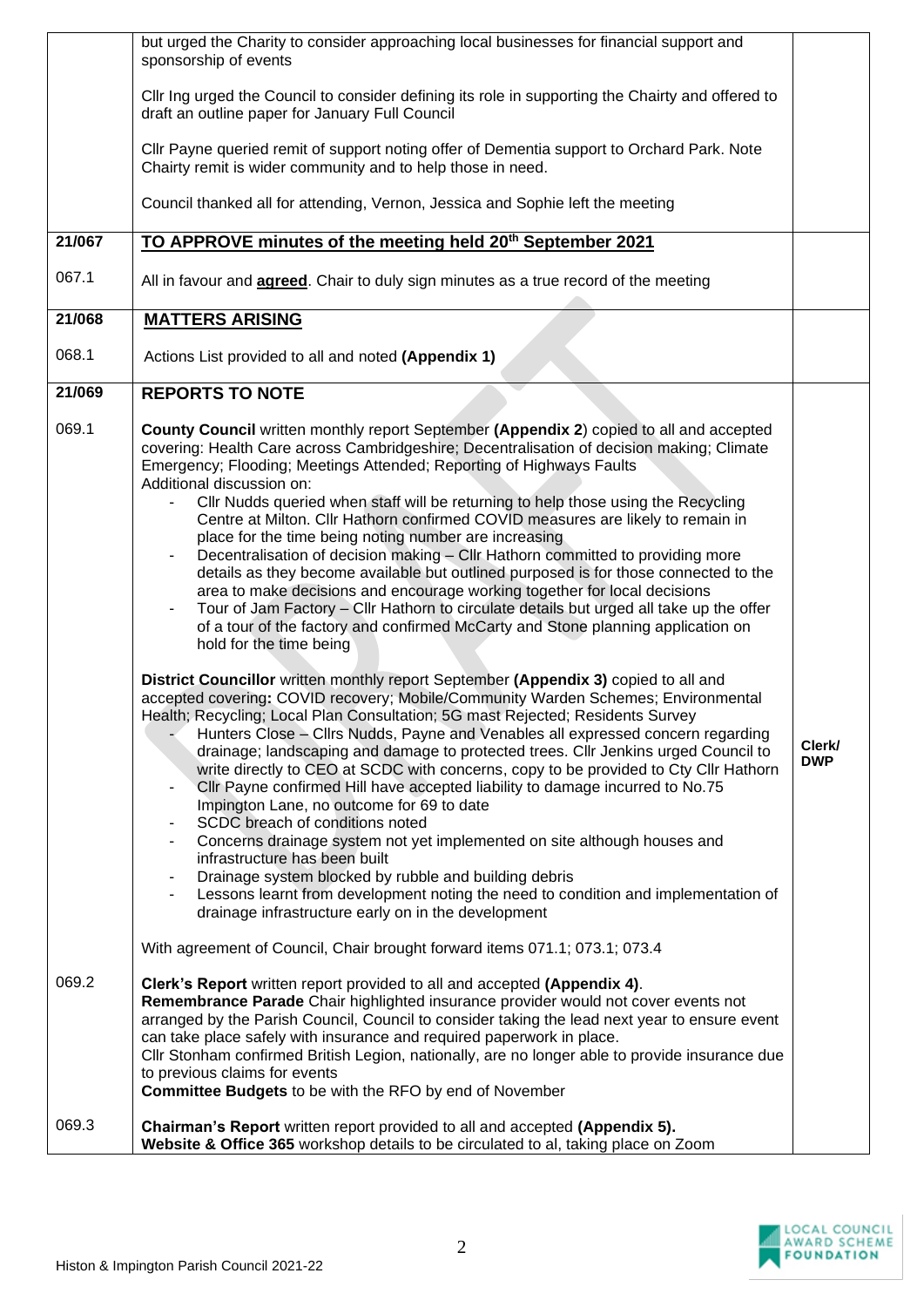| 21/070 | <b>Working Party / Task &amp; Finish Group reports</b>                                                                                                                                                                                                                                                                                                                                                                                                                                                                                                                                                                                                                                                                                                                                                                                                                                                                                                                                                                                                                                                                                                                                                                                                                                                                                                                                            |                     |
|--------|---------------------------------------------------------------------------------------------------------------------------------------------------------------------------------------------------------------------------------------------------------------------------------------------------------------------------------------------------------------------------------------------------------------------------------------------------------------------------------------------------------------------------------------------------------------------------------------------------------------------------------------------------------------------------------------------------------------------------------------------------------------------------------------------------------------------------------------------------------------------------------------------------------------------------------------------------------------------------------------------------------------------------------------------------------------------------------------------------------------------------------------------------------------------------------------------------------------------------------------------------------------------------------------------------------------------------------------------------------------------------------------------------|---------------------|
| 070.1  | No update to report on the following:<br><b>Neighbourhood Plan</b><br><b>Newsletter Editorial</b><br><b>Drainage Working Party</b><br><b>Climate Emergency</b><br><b>East Impington</b>                                                                                                                                                                                                                                                                                                                                                                                                                                                                                                                                                                                                                                                                                                                                                                                                                                                                                                                                                                                                                                                                                                                                                                                                           |                     |
|        | <b>Public Art</b><br><b>Community Park</b> – Public Consultation exhibition taking place Tuesday 9 <sup>th</sup> November, 3.30<br>-7.30pm in the Community Room. Details to be circulated to all and posted on website                                                                                                                                                                                                                                                                                                                                                                                                                                                                                                                                                                                                                                                                                                                                                                                                                                                                                                                                                                                                                                                                                                                                                                           |                     |
| 21/071 | <b>TO ACCEPT Committee Reports</b>                                                                                                                                                                                                                                                                                                                                                                                                                                                                                                                                                                                                                                                                                                                                                                                                                                                                                                                                                                                                                                                                                                                                                                                                                                                                                                                                                                |                     |
| 071.1  | Planning Committee - draft minutes 12 <sup>th</sup> October 2021 provided to all and accepted. Next<br>meeting due 2 <sup>nd</sup> November 2021                                                                                                                                                                                                                                                                                                                                                                                                                                                                                                                                                                                                                                                                                                                                                                                                                                                                                                                                                                                                                                                                                                                                                                                                                                                  |                     |
|        | Discuss options to involve the community in the consultation on the Greater Cambridge Local<br>Plan. Paper provided to all (Appendix 6).<br>CIIr Moore provided a written motion copied to all; following debate CIIr Davies suggested an<br>amendment to address the Councils concerns and the balance the motion, to read:<br><b>MOTION:</b> 'The Parish Council thinks this is significant and interesting. We have some major<br>concerns, principally around the risk of greater traffic through the villages and the possible<br>impact on the social mix of the community. We also see some significant opportunities to<br>address key issues and concerns that are important to the community; these include:<br>Securing existing recreation space<br>Increasing that space significantly for both the community and IVC<br>Providing access to open countryside, both formal and wild, on the eastern side of<br>the community where there is a paucity of access<br>The possibility of a safe cycle route round the eastern side of the community to the<br>Busway<br>All this merits serious engagement with the proposers. The Parish Council would therefore<br>not wish to see the proposal ruled out of the next Local Plan. The interest is not, at this stage,<br>an endorsement of the proposal.<br>The Parish Council is very keen to hear views on this from the community' |                     |
|        | Cllr Murray noted no data has been gathered to date to ascertain true impact of proposal on<br>the village and expressed support to engage with Community and explore options further.<br>Further discussion on availability of office space at Vision Park and empty industrial building<br>throughout Cambridgeshire noted.<br>Proposed Cllr Moore, Seconded Cllr Jones, 1 against, 1 abstention, motion carried                                                                                                                                                                                                                                                                                                                                                                                                                                                                                                                                                                                                                                                                                                                                                                                                                                                                                                                                                                                |                     |
|        | Parish Council to run an event to be pro-active and take leadership in informing its residents<br>of opportunities and the process for involvement in the Local Plan. Event to be led by the<br><b>Planning Committee</b>                                                                                                                                                                                                                                                                                                                                                                                                                                                                                                                                                                                                                                                                                                                                                                                                                                                                                                                                                                                                                                                                                                                                                                         | Plg<br>Comm         |
| 071.2  | Environment Committee - to review and approve Capital Bid for installation of electricity at<br>Crossing Keepers Hut. Capital Bid Form provided to all (Appendix 7). RFO confirmed quote<br>for the works received resulting in additional fund required, total cost for reinstatement for<br>consideration is £8617 + VAT.<br>New installation of cabling will be up and over, avoiding the easement zone, options for<br>generators and other supplies explored and not viable or safe for community use. Cllr Nudds<br>expressed support from the Environment Committee to re-instate.<br>Proposed Cllr Jenkins, Seconded Cllr Cahn, all in favour, 3 abstentions, agreed. RFO<br>confirmed 3 week wait on UK Power Network following receipt of payment, power provision in<br>time for Christmas lights will be tight.                                                                                                                                                                                                                                                                                                                                                                                                                                                                                                                                                                       |                     |
| 071.3  | Finance & Assets Committee - next meeting due 25th October 2021                                                                                                                                                                                                                                                                                                                                                                                                                                                                                                                                                                                                                                                                                                                                                                                                                                                                                                                                                                                                                                                                                                                                                                                                                                                                                                                                   |                     |
| 071.4  | Highways Committee - To delegate review and approval of LHI plans to Highways<br>Committee. Following discussion, Chair proposed to delegate to Committee Chair, Clerk<br>calling upon Committee members if required to approve and oversee project. Proposed Cllr<br>Payne, Seconded Cllr Legge all in favour and agreed                                                                                                                                                                                                                                                                                                                                                                                                                                                                                                                                                                                                                                                                                                                                                                                                                                                                                                                                                                                                                                                                         | YM/<br><b>Clerk</b> |

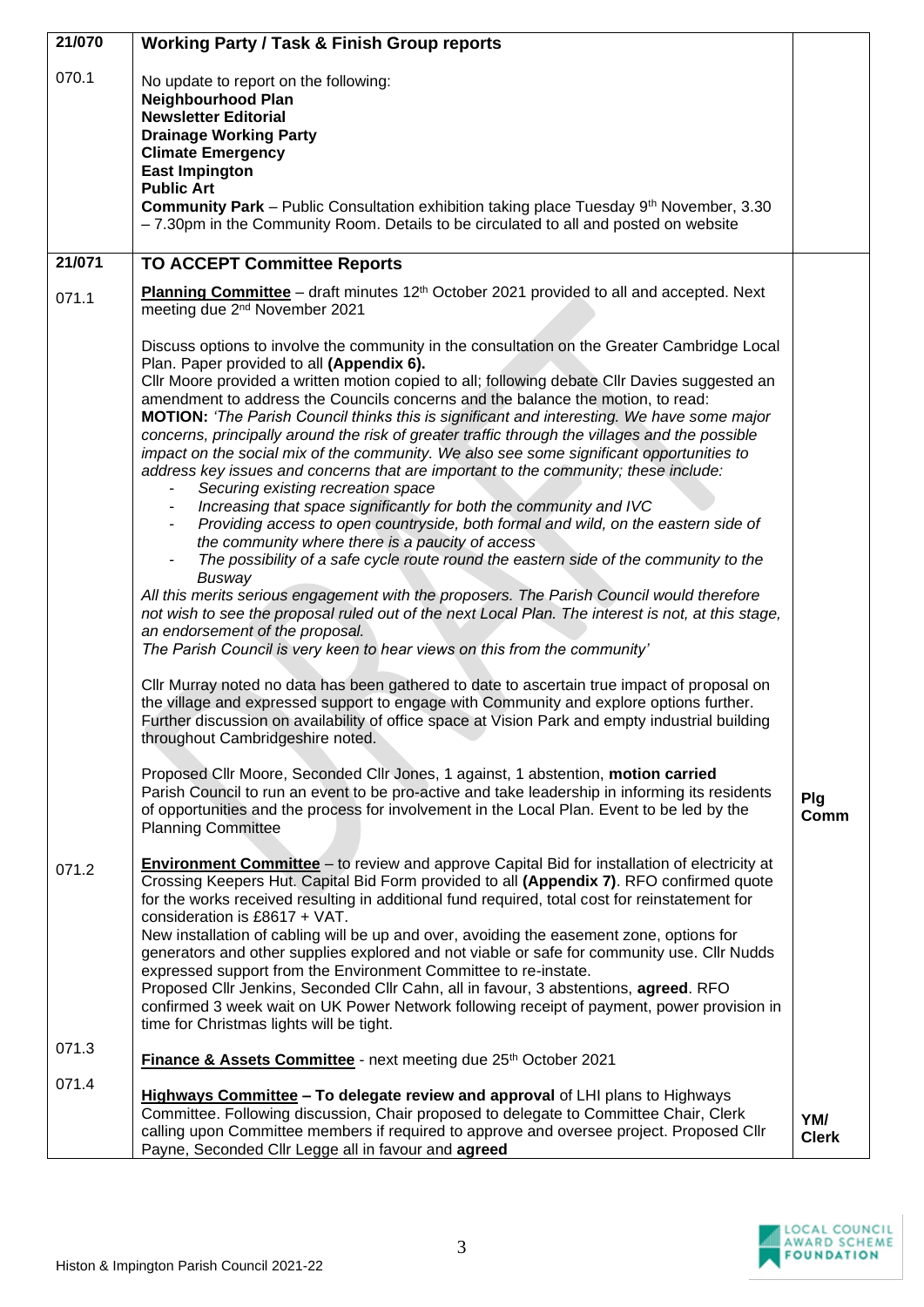| 21/072                           | TO RECEIVE FINANCE & ADMINISTRATION REPORT (Appendix 8)                                                                                                                                                                                                                                                                                                                                                                                                                                                                                                                                                                                                                                                                                                                                                                                                 |                                   |
|----------------------------------|---------------------------------------------------------------------------------------------------------------------------------------------------------------------------------------------------------------------------------------------------------------------------------------------------------------------------------------------------------------------------------------------------------------------------------------------------------------------------------------------------------------------------------------------------------------------------------------------------------------------------------------------------------------------------------------------------------------------------------------------------------------------------------------------------------------------------------------------------------|-----------------------------------|
| 072.1<br>072.2<br>072.3<br>072.4 | RFO report provided to all including delegated payments, noted<br>Approve payment of outstanding accounts - Proposed Cllr Ing, seconded Cllr Murray, all<br>in favour and agreed<br>Amounts paid in noted<br>External Audit Report provided to all. Cllr Ing thanked staff for overseeing another<br>successful process                                                                                                                                                                                                                                                                                                                                                                                                                                                                                                                                 |                                   |
| 21/073                           | <b>OTHER MATTERS</b>                                                                                                                                                                                                                                                                                                                                                                                                                                                                                                                                                                                                                                                                                                                                                                                                                                    |                                   |
| 073.1                            | Vision, Mission & Restructure – copy of PowerPoint presentation provided to all (Appendix<br>9).<br>Discussion covered:<br>Documents provided are not final, just a starting point for fine tuning as Council<br>begins to introduce changes<br>Changes at Committee level welcomed<br>Credit and recorded thanks to Yvonne Murray for work and consultation to date<br>Lack of interaction between Committee Chairs and suggestion of Forum to enable<br>regular updates and interaction<br>Bold and forward thinking<br>Process and procedure to enable interaction between Committees to take place<br>To review and approve:<br><b>Mission Statement</b><br><b>Vision Statement</b><br>Short-terms goals<br>Core Values<br>With the inclusion of Committee Chair Forum<br>Proposed Cllr Murray, Seconded Cllr Cahn, majority in favour and approved |                                   |
|                                  | To review and approve in principle:<br><b>Proposed Committee Structure</b>                                                                                                                                                                                                                                                                                                                                                                                                                                                                                                                                                                                                                                                                                                                                                                              |                                   |
|                                  | Proposed Cllr Murray, Seconded Cllr Jones all in favour and approved                                                                                                                                                                                                                                                                                                                                                                                                                                                                                                                                                                                                                                                                                                                                                                                    |                                   |
| 073.2                            | Website Review - item delegated to working group to progress following input from<br>workshop planned (as reported in Chairs report)                                                                                                                                                                                                                                                                                                                                                                                                                                                                                                                                                                                                                                                                                                                    | <b>W/Group</b>                    |
| 073.3                            | <b>Histon &amp; Impington Forum</b> discussion paper drafted by Cllr Ing provided to all (Appendix<br>10). Cllr Ing outlined proposed initially aired at July Full Council and asked all to review paper<br>and provide feedback for full review of proposals at January Full Council. Initially concerns<br>expressed of wide scope and perhaps should be more focussed. Annual Parish Meeting<br>noted a good mechanism for getting an audience                                                                                                                                                                                                                                                                                                                                                                                                       | <b>Jan Full</b><br><b>Council</b> |
| 073.5                            | <b>MOTION:</b><br><b>Proposed Cllr Jenkins:</b>                                                                                                                                                                                                                                                                                                                                                                                                                                                                                                                                                                                                                                                                                                                                                                                                         |                                   |
|                                  | <b>Council notes that:</b><br>local farming contributes to our community's 'essential character'<br>farms must be run safely and in a manner which allows farmers to operate profitably; and<br>$\bullet$<br>permissive footpaths on farmland are in the gift of the owner of the land.<br>It further notes that rights to use a permissive footpath running alongside the CCSA have<br>recently withdrawn.                                                                                                                                                                                                                                                                                                                                                                                                                                             |                                   |
|                                  | Council therefore agrees to:<br>make contact with the farmer responsible for footpath running alongside the CCSA with a<br>$\bullet$<br>view to enabling it to be reinstated; and<br>make it clear to the community and others who visit it that they should not access<br>$\bullet$<br>farmland (e.g. for walking or horse riding) is there is no designated footpath.                                                                                                                                                                                                                                                                                                                                                                                                                                                                                 |                                   |